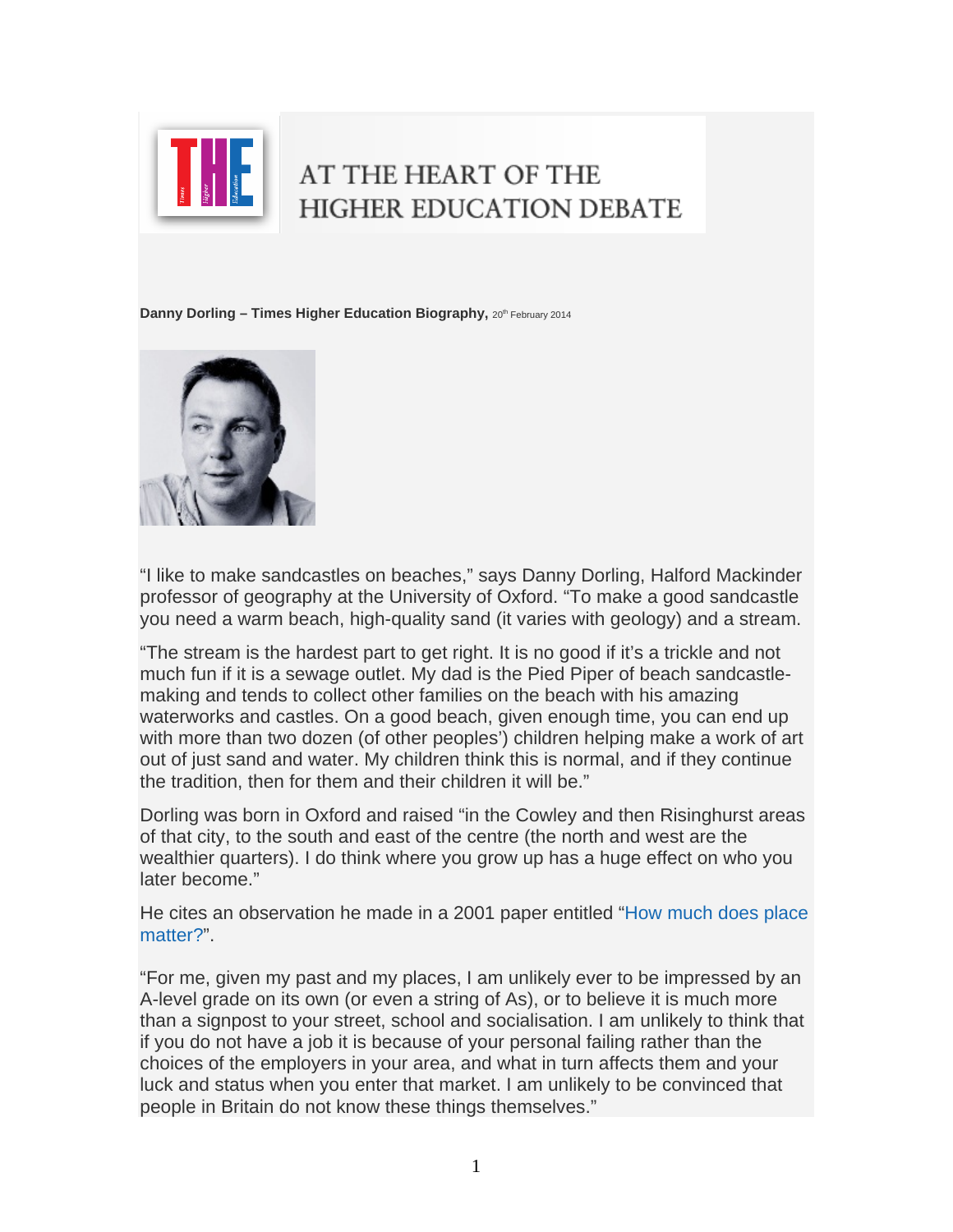Dorling continues: "When I say I'm not impressed by a string of As at A level, it's worth pointing out that I am not involved with university admission at all – other than that I like to study the changing geographical patterns to them."

"I am not a super-confident speaker. I was never taught to do public speaking, for instance, and my spelling and grammar can probably be described as awful. But I think I was lucky to go to a normal school where everyone who lived around me also went. Being crammed to pass exams well at a young age is overvalued and doesn't teach you much of great use for later in life."

Of his early years, Dorling recalls: "I was not a particularly studious child, but I had a very stimulating childhood. I was the slowest to learn to read in my class. I learned at age 8 in Wood Farm Primary in Oxford. I was a very slow developer and much later found out that I am dyslexic.

"Being slow was not too much of a problem for me, because I went to a normal school with a wide range of kids in it. I was not set or streamed by ability until around age 13, and developed mostly from age 16 onwards. My O levels were not that good, but at age 16 I was good enough not to be asked to take CSEs. A few years later these two exams were merged into the GCSE, so the distinction is only meaningful if you are both old enough to remember it and didn't go to a school where you did one, or the other, or none. It was only really when I got to do A levels, and no longer had to work on things I really was not very good at, that I began to stand out."

There were, he says, people who inspired him along the way. "I do remember particular teachers – in primary, middle and secondary schools, and also particularly keen young university lecturers who made a difference. I always think it is a bit unfair to pick them out, but they know who they are."

Of his time at Newcastle University, where he undertook both undergraduate and doctoral study, Dorling notes: "I was not that unusual an undergraduate, other than that I had the same girlfriend all the way from secondary school through to postgraduate studies.

"I was a much more unusual postgraduate student. I worked far too hard and finished my PhD within two years. My brother Ben was killed on the Oxford ring road in 1989 when he was coming back from school. He was hit by a speeding car. He was in his last year at school.

"This happened between when I finished my undergraduate degree and started my PhD, so I threw myself into my doctoral work because I was angry about Ben dying so young. Most other people of my age, at least those who now work in universities who I most mix with, can remember when the Berlin Wall came down and all the events before and shortly after that time. I can't remember any of that. I don't think I watched the news or saw TV much that year."

Before becoming an academic, Dorling worked in early years education. "The pay was £3 an hour, which was not bad for the 1980s, if you had no one else to support, which I didn't. My rent as a student in Newcastle upon Tyne was £9 a